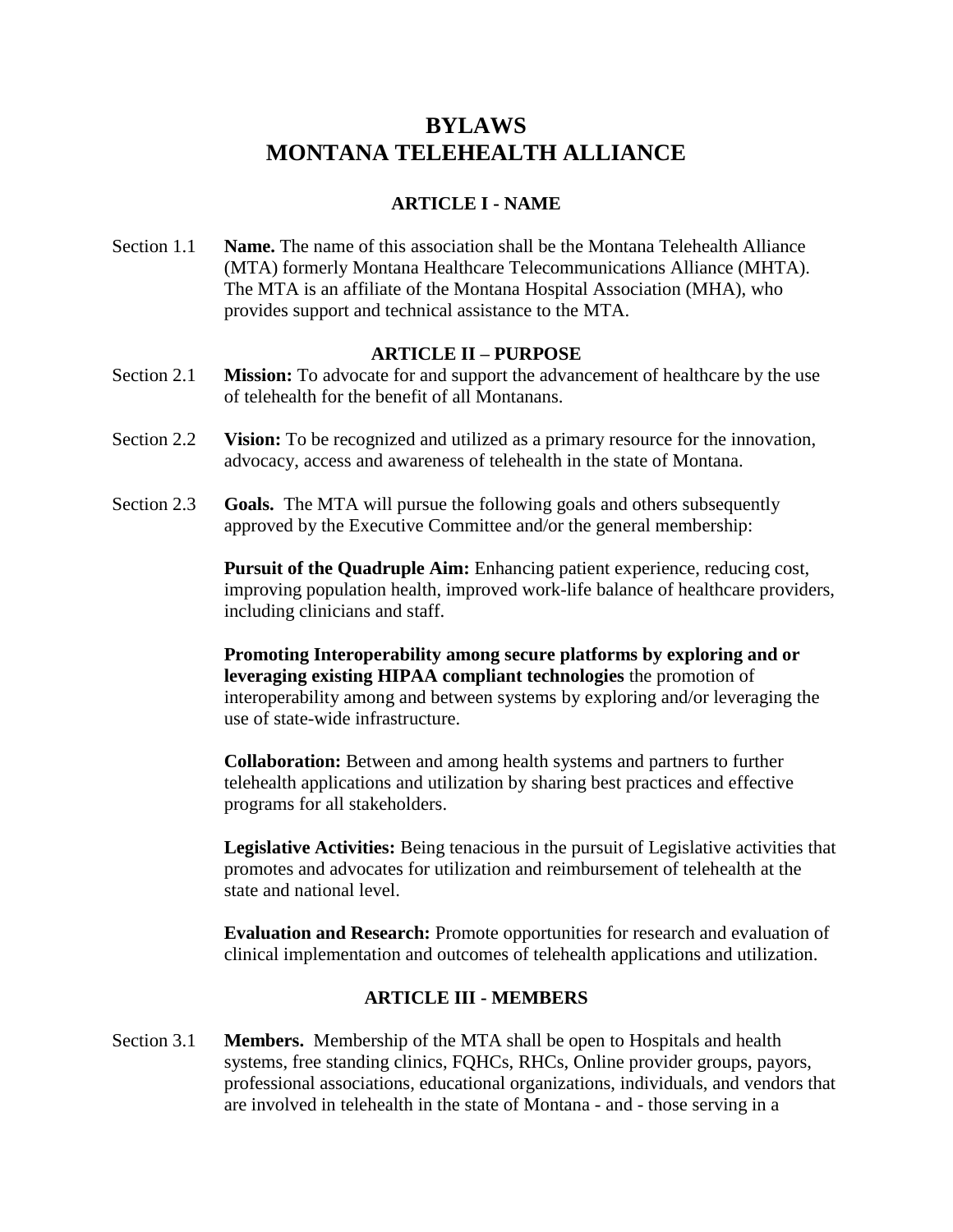capacity through profession, employment, and/or interest in promoting or enhance the use of telehealth in Montana. The general membership of the MTA will be active in the recruitment of new members of the MTA

## Section 3.2 **Membership.** There shall be six (6) categories of membership in the MTA:

#### *Hospitals/Health Systems:*

- Hospital systems include all the staffed beds in their entire system.
- Each organization will appoint a "lead" person to be the point of contact for distribution/communication with MTA, and for voluntary attendance at MTA meetings.
- Voting is limited to one vote per hospital/system.
- Hospital owned clinics are part of the hospital membership.

## *Free standing Clinic/FQHCs/RHCs/Online Provider Groups:*

- Each organization will appoint a "lead" person to be the point of contact for distribution/communication with MTA, and for voluntary attendance at MTA meetings.
- Voting is limited to one vote per hospital/system.

#### *Payors:*

- Each organization will appoint a "lead" person to be the point of contact for distribution/communication with MTA, and for voluntary attendance at MTA meetings.
- Voting is limited to one vote per payor organization.

#### *Professional Associations/Groups/Educational Organizations:*

- Associations include professional groups such as MHA, MGMA, MPCA, MORH/MT AHECs, MSU, UM etc.
- Acknowledging that individuals within an association or organization may have differing perspectives or interests, individuals members within this membership group will be a voting member.

#### *Individuals*

• Individual membership has three categories: Regular, student, and legacy members. Individual members are not eligible to vote.

#### *Vendor Sponsors*

- Vendors are defined as any organization whose primary sales is hardware and/or software solutions. Each vendor will appoint a "lead" person to be the point of contact for distribution/communication with MTA, and for voluntary attendance at MTA meetings.
- Section 3.3 **Dues.** The amount of the annual dues shall be determined by the MTA Executive Committee and approved by the membership. The dues may change from year to year depending on the activities of the MTA. Annual dues are payable on, or before, July  $1<sup>st</sup>$  of each year.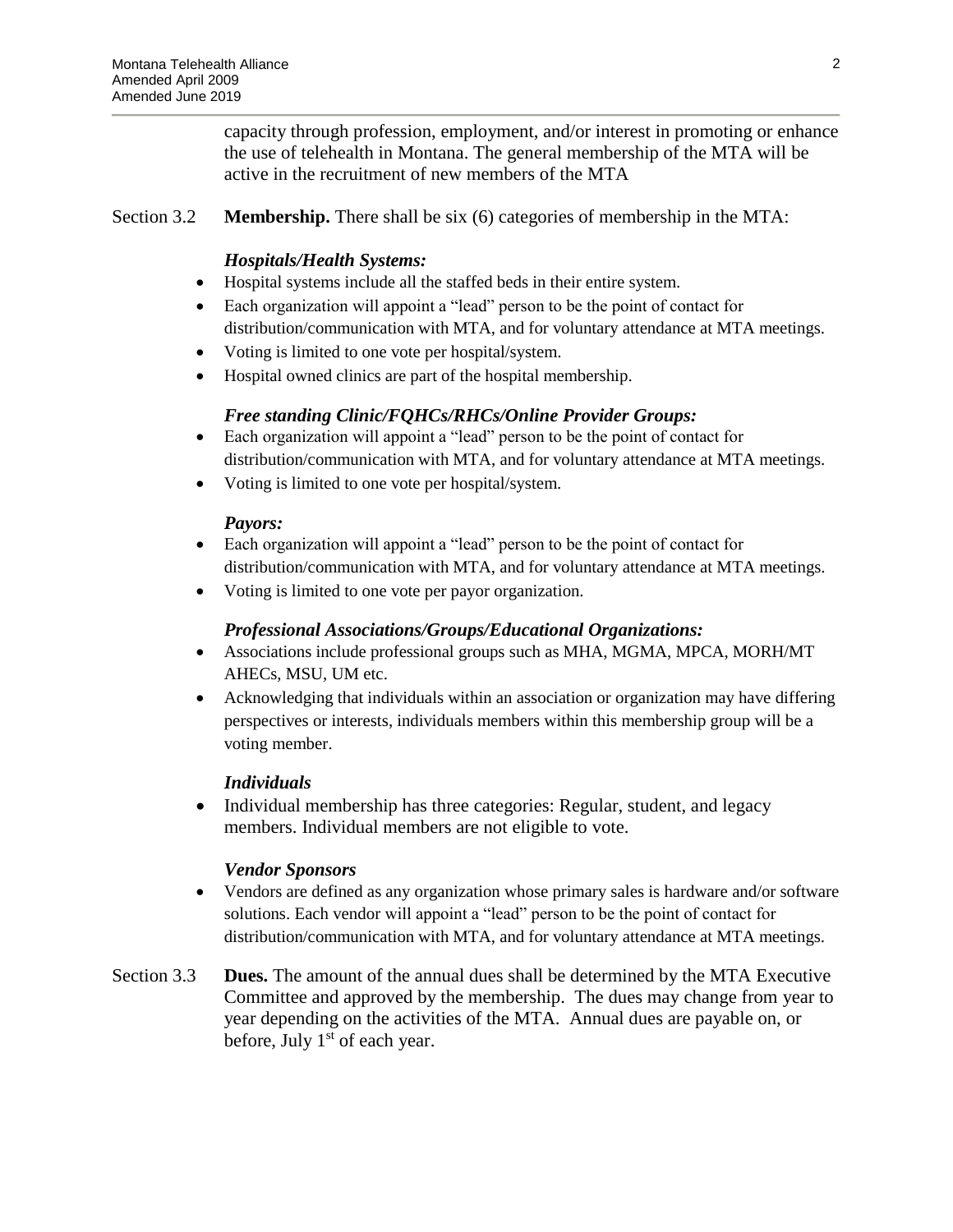- Section 3.4 **Special Fees.** The MTA may assess special fees to members of the MTA to fund projects which may be sponsored by the alliance. Assessment of special fees by the Executive Committee requires a two-thirds vote of the membership.
- Section 3.5 **Voting Members**. Voting privileges in the MTA shall consist of those institutions, organizations, agencies, programs and offices with *institutional memberships.* Voting for institutions is limited to one vote per institution.
- Section 3.6 **General Powers.** All MTA powers shall be vested in and exercised by the Executive Committee. The business and other affairs of the MTA shall be managed by the Executive Committee.
- Section 3.7 **Membership Application**. Institutions, organizations, agencies, departments, offices, programs and individuals wishing to join the MTA shall submit an application to the Executive Committee. Membership will be approved by 2/3 votes of the general membership at quarterly meetings. Dues will be prorated depending on the time of application.
- Section 3.8 **Resignation of Members.** Resignation may be submitted in writing by members at any time. Dues will not be refunded. Any member not paying dues within six months following the annual due date shall be dropped from the membership roles.
- Section 3.9 **Honorary/Legacy Members.** Honorary life memberships in the MTA may be conferred on residents of the State of Montana who have rendered notable service to the MTA and/or to accomplishment of goals, objectives, activities and other services promoting telehealth in Montana. Nominations for honorary life memberships may be made by any member of the MTA. These nominations must be approved by a two-thirds vote of those in attendance at any quarterly meeting. Honorary members shall be exempt from annual dues and shall be entitled to all privileges of regular membership with the exception of holding office and voting.

# **ARTICLE IV - EXECUTIVE COMMITTEE**

- Section 4.1 **Composition and Roles.** The MTA Executive Committee shall be comprised of a *President, Vice President, Treasurer, and Communication Director/Secretary, and the Immediate past president.* 
	- The President shall be responsible for calling and running MTA meetings, provide leadership in execution of goals of the MTA in accordance with the mission of the MTA.
	- The Vice President will assist the president in their duties, and assist in the auditing of fiscal activities of the MTA.
	- The Treasurer shall monitor income and expenses of the MTA, provide regular reports to the Executive Committee as well as the membership at-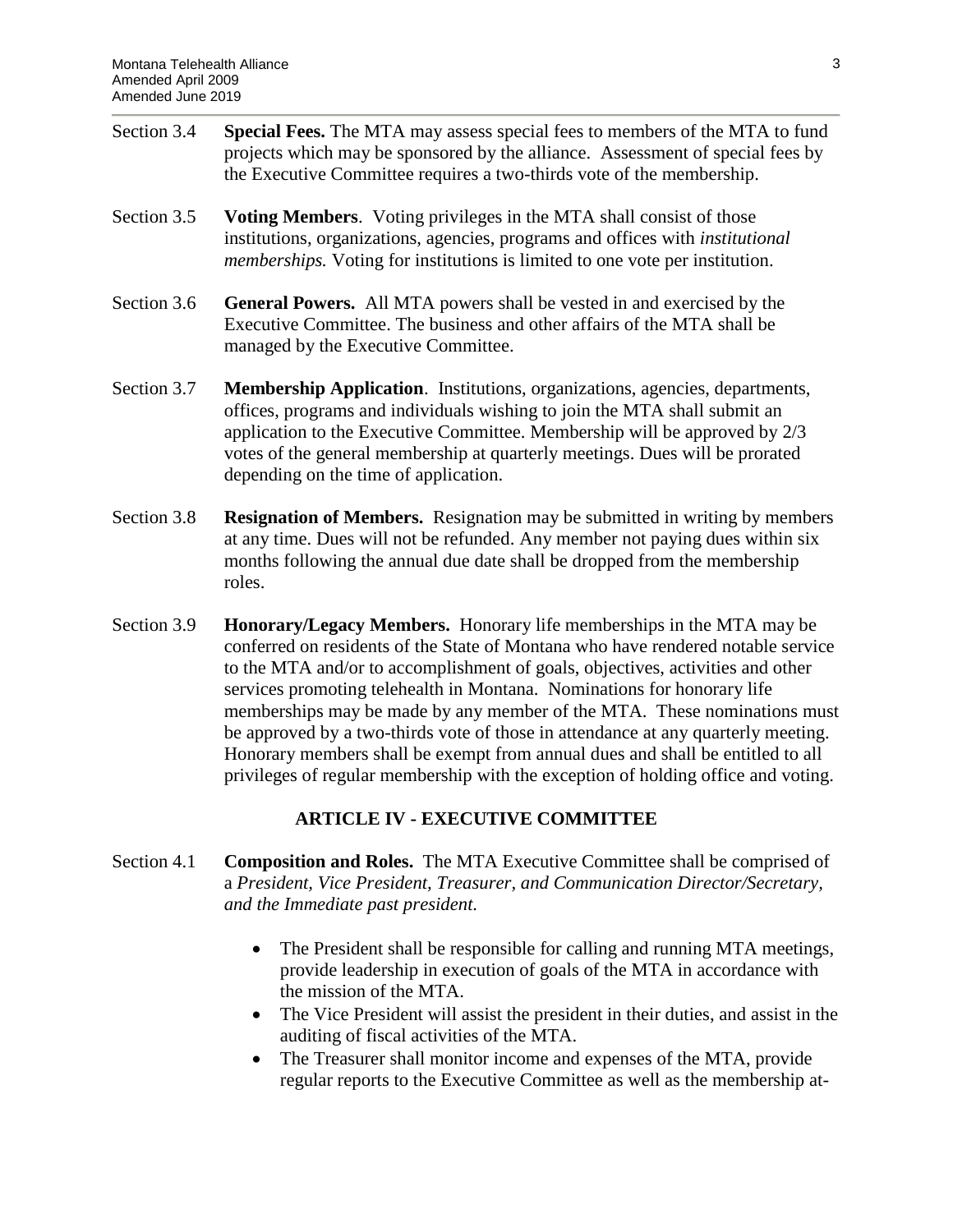large. The treasurer will also conduct regular audits of the MTA's activities.

- The Communications Director/Secretary shall promote the MTA presence and ensure current information on outward facing materials. They shall also keep official record of regular and executive meetings.
- Executive committee members will be active in the recruitment of new members to the MTA.
- Section 4.2 **Election of Executive Committee**. The Executive Committee shall be elected by the membership of the MTA at the annual meeting. The term for members of the Executive Committee shall be one (1) year. The term of office for members of the committee shall begin at the close of the annual meeting at which they are elected.
- Section 4.3 **Executive Committee.** The *President, Vice President, Treasurer, and Communication Director/Secretary* shall serve as the Executive Committee to the MTA. The Executive Committee shall perform the duties prescribed by the MTA Bylaws and by the parliamentary authority adopted by the MTA.
- Section 4.4 **General Duties of the Executive Committee.** The Executive Committee shall perform the following general duties:
	- supervise the affairs of the MTA during and between all meetings
	- schedule the hour and place of all meetings
	- make recommendations to the membership of the MTA, and
	- perform other duties as specified in the MTA Bylaws.
- Section 4.5 **Special Meetings of the Executive Committee.** Special meetings of the Executive Committee may be called by the President, or upon written request of three (3) members of the general membership. These meetings may be held in person, via teleconferencing and/or videoconferencing.
- Section 4.6 **Vacancies.** In the event an officer of the MTA resigns, or is unable to perform his/her duties, the vacancy will be filled by an interim appointment by the Executive Committee and that person will serve until a new officer is elected at the next annual meeting of the MTA.
- Section 4.7 **Term Limitations**. No officer shall serve more than three consecutive terms in the same office. Exceptions to term limitations can be approved by at 2/3 vote of the membership at the time of elections.

# **ARTICLE V - MEETINGS**

Section 5.1 **Regular Meetings of the General Membership.** Regular meetings of the general membership of the MTA shall be held on a quarterly basis; unless otherwise ordered by the Executive Committee. All meetings held by the MTA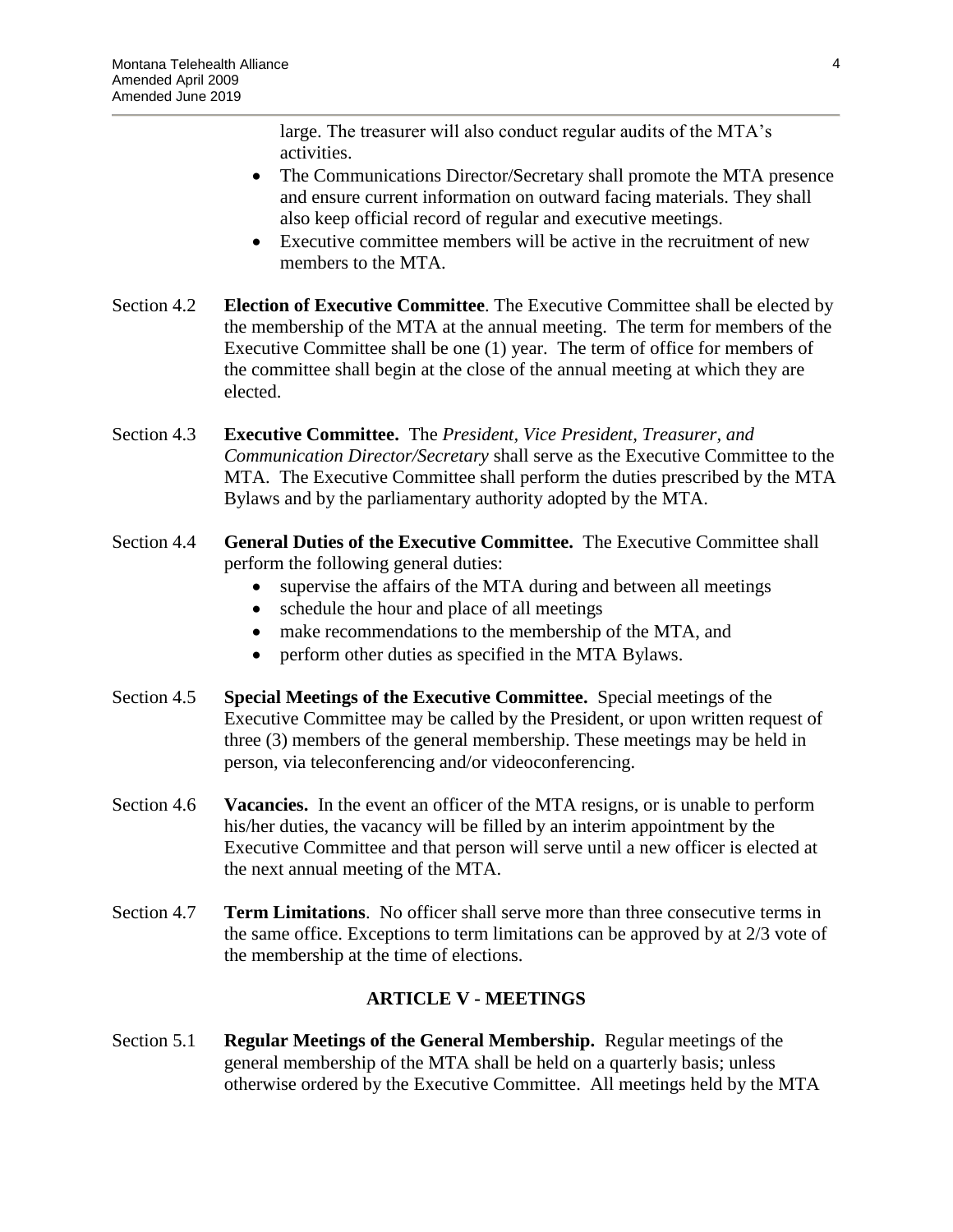(whether regular or special) may be conducted in person, via teleconferencing and/or videoconferencing.

- Section 5.2 **Executive Committee Meetings**. The Executive Committee meetings shall be held at the discretion of the Executive Committee, but at least quarterly.
- Section 5.3 **Annual Meeting of the Membership**. The regular meeting held in the fall shall be known as the annual meeting. The purposes of the annual meeting shall be to elect officers, receive reports of officers, reviewing and conducting other business of the MTA per the goals established in the bylaws. The date of the annual meeting shall be set of the Executive Committee.
- Section 5.4 **Special Meetings of the Membership**. Special meetings may be called by the President, or any executive member. The calling of a special meeting requires a written request to one of the executive committee members on behalf of minimum of four Institutional Members of the MTA. Except in cases of emergency, at least three (3) business days' notice shall be given to the general membership.
- Section 5.5 **Quorum.** A majority of MTA institutional members in attendance at a scheduled board or committee meeting, including meetings conducted via teleconference or video conference, shall constitute a quorum.
- Section 5.6 **Director and Manner of Acting**. In the event that a vote needs to be cast without a quorum, there needs to be a consensus among the executive committee to allow a vote to proceed for those in attendance. In the event of a tie, the president will be the tie breaker

#### **ARTICLE VI - COMMITTEES**

- Section 6.1 **Other Committees.** Any Committees as deemed appropriate by the Executive Committee may be appointed by the Executive Committee as deemed appropriate and necessary to carry out the work of the MTA. The President may be an exofficio member of any committees.
- Section 6.2 **Authority.** Each committee may exercise the specific board authority which the Executive Committee confers upon the committee in the resolution creating the committee; provided, however, a committee may not:
	- *approve or recommend to members dissolution, merger, or the sale, pledge, or transfer of all or substantially all of the alliances assets,*
	- *elect, appoint, or remove directors or fill vacancies on the Executive Committee, or on any of its committees, or*
	- *adopt, amend, or repeal the articles or bylaws.*